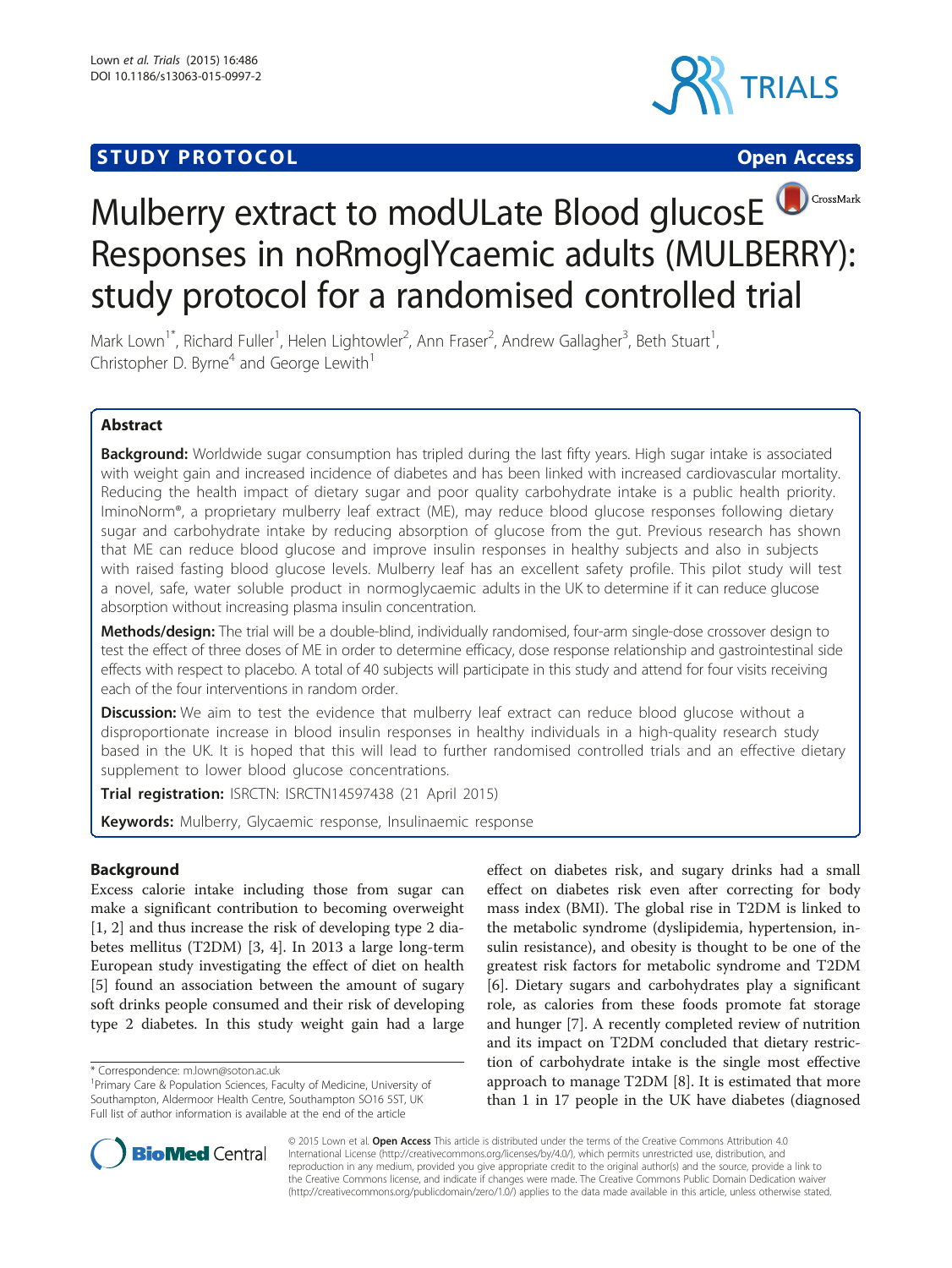or undiagnosed) [\[9](#page-5-0)], and thus reducing the health impact of dietary sugar and poor quality carbohydrate intake is a public health priority. Herbal agents could be quite effective in the management of carbohydrates in the normal diet and in reducing postprandial blood glucose [\[10\]](#page-5-0).

Mulberry (Morus alba) leaves have been used in traditional Chinese medicine (TCM) for several millennia; its use was first recorded in around 500 AD in the Divine Husbandman's Classic of the Materia Medica [[11](#page-5-0)]. It has also been used for more than 750 years in Japan as an infusion tea [\[10\]](#page-5-0). It is used by some human communities for food purposes and in several Asian countries as a herbal tea. Reports have shown that the leaves are nutritious and non-toxic [\[12](#page-5-0)]. The Chinese Ministry of Health and the Taiwanese Bureau of Food Safety recognise Morus alba leaves as both a food and a medicine [[13\]](#page-5-0). Mulberry leaf extracts (ME) have a long history of safe use globally for normalising postprandial blood glucose, and it is thought that iminosugars such as 1 deoxynojirimycin (DNJ), a reversible, competitive natural  $\alpha$ -glucosidase inhibitor, are the main active components responsible for the activities [[10](#page-5-0)].

ME can significantly reduce peak blood glucose levels and insulin response levels (Kimura et al. [[14\]](#page-5-0); Mudra et al. [[15\]](#page-5-0)), providing protection to the blood glucose metabolic function of healthy and hyperglycaemic subjects [[14, 16](#page-5-0)]. ME can reduce oxidative stress, glucose fluctuations during postprandial periods and, more generally, glucose swings triggering effects on oxidative stress. By reducing oxidative stress, ME has the potential to slow down the process of prediabetes to diabetes and diabetes to developing complications [[17, 18](#page-5-0)]. Long-term administration of ME produced a dosedependent decrease in body weight and hepatic lipid accumulation [[18\]](#page-5-0), stimulated skeletal muscle 5′-AMPactivated protein kinase activity acutely without changing the intracellular energy status [[19\]](#page-5-0), suppressed the elevation of postprandial blood glucose and cholesterol in humans [\[14](#page-5-0)] and exhibited potential hypoglycaemic and hypolipidaemic effects in patients with diabetes [[20](#page-5-0)]. Therefore, ME may help reduce blood glucose peaks caused by the ingestion of sugary or carbohydrate-rich foods and drinks. Mulberry tea has been shown to suppress the postprandial rise of blood glucose levels after 90 minutes of its consumption in subjects with T2DM [[21](#page-5-0)].

The aim of this study is to determine the effect of three doses of a proprietary water extract of mulberry leaves standardised to contain 5 % DNJ (IminoNorm®) versus placebo on blood glucose and insulin responses when co-administered with 50 g maltodextrin in normoglycaemic healthy adults. We also aim to determine the gastrointestinal tolerability of the mulberry extract using normal (250 mg IminoNorm® containing

12.5 mg DNJ), half (125 mg IminoNorm® containing 6.75 mg DNJ) and also double (500 mg IminoNorm® containing 25 mg DNJ) the normal dose. Maltodextrin is a dietary starch with a high glycaemic index, is commonly added to many foods and beverages and has been used as a test carbohydrate in similar studies [\[15](#page-5-0)]. We hypothesise that ME will reduce glucose excursions without causing a disproportionate increase in insulin release, and thus its ingestion may confer protection against the development of diabetes, although further trials would be required to determine its long-term efficacy.

## Methods/design

## **Objectives**

The primary objective is to determine the effect of three doses of mulberry extract (IminoNorm®) versus placebo on blood glucose and insulin responses when co-administered with 50 g maltodextrin in normoglycaemic healthy adults. We also aim to determine the gastrointestinal tolerability of the mulberry extract using normal (250 mg IminoNorm® capsule containing 12.5 mg 1-deoxynojirimycin), as well as half (125 mg IminoNorm® containing 6.75 mg DNJ) and double (500 mg Imino-Norm® containing 25 mg DNJ) the normal dose. The ME (IminoNorm®) is provided by Phynova Group Ltd, UK.

## Hypothesis

Our primary hypothesis is that an appropriate dose of mulberry extract co-administered with oral maltodextrin will reduce the incremental area under the curve for plasma glucose concentration over 120 minutes in normoglycaemic adults in a dose-dependent manner when compared to co-administration with placebo. Our secondary hypothesis is that mulberry extract coadministered with oral maltodextrin will not disproportionately increase the incremental area under the curve for plasma insulin concentration over 120 minutes in normoglycaemic adults compared to co-administration with placebo.

## Study design

A double-blind, randomised, repeat measure, crossover design trial will be used to study the glycaemic response (GR) and insulinaemic response (IR) to three products: one reference product and three test products. Participants will act as their own controls; that is, each participant will test all four products. The trial will be conducted by the Functional Food Centre at Oxford Brookes University. Ethical approval for the study has been obtained from the University Research Ethics Committee (UREC) of Oxford Brookes University, Faculty of Health and Life Sciences, Headington Campus, Gipsy Lane, Oxford, OX3 0BP, UK. Participants will be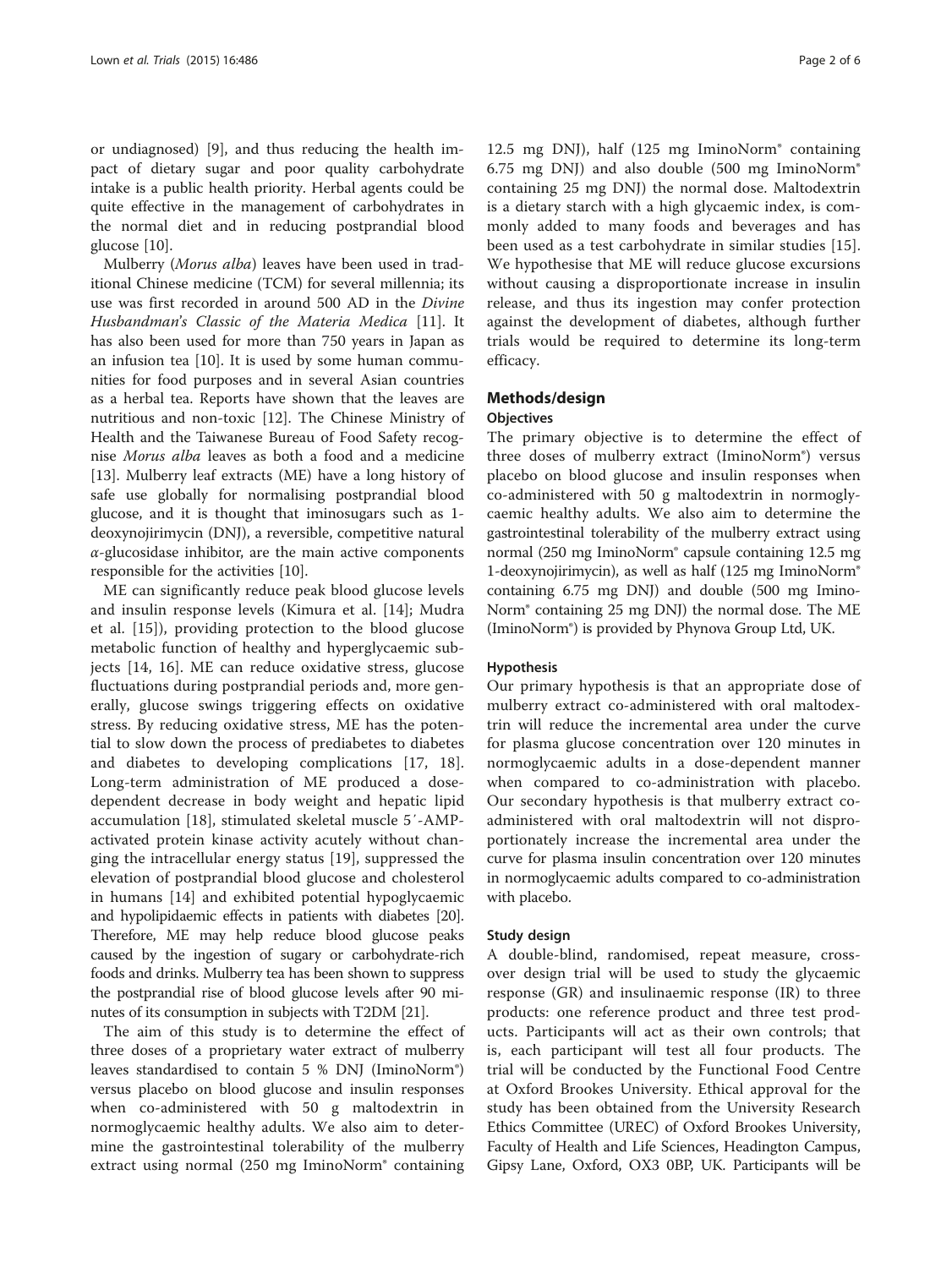given full details of the study protocol and the opportunity to ask questions. All participants will give written informed consent prior to participation.

## Participants

A sample size of 40 participants will be recruited to allow for any dropouts during the study. Healthy male and female adult participants (aged 18–60 years) will be recruited for the study in order to determine if ME can have an effect on subjects without impaired glucose tolerance.

## Exclusion criteria

The exclusion criteria of the MULBERRY trial are listed in Table 1.

In addition, participants will be excluded if they are unable to comply with experimental procedures or do not follow GR and IR testing safety guidelines.

## Suspension criteria

All adverse events will be monitored and recorded from the time of the screening visit through 24 hours after treatment visit. Subjects may be excluded or have the study product discontinued if the investigator decides discontinuation of the study product is in

| <b>Table 1</b> Exclusion criteria of the MULBERRY trial |
|---------------------------------------------------------|
|---------------------------------------------------------|

1. Aged < 18 or > 60 years

- 3. Body mass index (BMI) < 20 kg/m<sup>2</sup> and > 30 kg/m<sup>2</sup>
- 4. Fasting blood glucose value > 6.1 mmol/L
- 5. Any known food allergy or intolerance including mulberry extract
- 6. Medical condition(s) or medication(s) known to affect glucose regulation or appetite and/or influence digestion and absorption of nutrients
- 7. Known history of diabetes mellitus (type I/II) or the use of antihyperglycaemic drugs or insulin to treat diabetes and related conditions
- 8. Use of steroids, protease inhibitors or antipsychotics (all of which have major effects on glucose metabolism and body fat distribution)
- 9. Current oral hypoglycaemic use
- 10. Symptomatic IBS
- 11. History of renal or liver diseases
- 12. History of clotting or bleeding disorders
- 13. Taken antibiotics in last 3 weeks prior to screening
- 14. Taking daily medications or dietary supplements that are not suitable for the study in the opinion of the PI
- 15. Anaemia
- 16. Subject to a major medical or surgical event requiring hospitalization within the preceding 3 months
- 17. Current participation in another clinical study.

the best medical interest of the subject (for example, due to noncompliance, changes in medications or dietary supplements, an adverse event or serious adverse event or a change in medical status) or if the subject requests withdrawal from the study.

## Sample size

A recent study in India (which is yet to be published) in 12 healthy individuals age 18–25 using 250 mg ME dose showed a reduction in the glycaemic index of maltodextrin by 58 % when compared to placebo. A sample size of 30 would allow over 90 % power to detect a difference of a similar size. Being more conservative and allowing for a smaller difference to be detected in the lower concentration doses, 30 participants would still allow at least 80 % power to detect a difference of 25 % in the incremental Area Under the Curve (iAUC). In order to account for a potential loss to follow-up, and the possibility that our sample size may be inaccurate as it is based on a small pilot sample, we will therefore recruit 40 participants.

## Randomisation

Researchers recruiting the participants will be unaware of the allocation sequence (concealed allocation). Assignment of participants to a participant number will be done according to their chronological order of enrolment in the study. The allocated participant number will identify the participants and their corresponding intervention sequence. A code break for the randomisation will be kept by the Principal Investigator and will only be broken in terms of a serious adverse event.

## Blinding (treatment/placebo)

Four products will be tested in this study: one placebo reference product (four capsules containing 125 mg microcrystalline cellulose) and three test products containing different doses of mulberry extract (test product groups receive either 1, 2 or 4 capsules containing 125 mg ME, with either 3, 2 or 0 placebo capsules respectively so that participants always take 4 capsules). The study products are double blinded to both investigator and subject. Each test/reference product will be co-administered with 50 g maltodextrin dissolved in 250 mL water. Products will be produced by Phynova and delivered to the study centre labelled as 'Product variant A', 'Product variant B', 'Product variant C' and 'Product variant D' with sealed envelopes labelled with participant number and the intervention sequence for the respective participant.

## Study period

In each participant, the reference product and test products will be tested in random order on (four) separate

<sup>2.</sup> Pregnant or lactating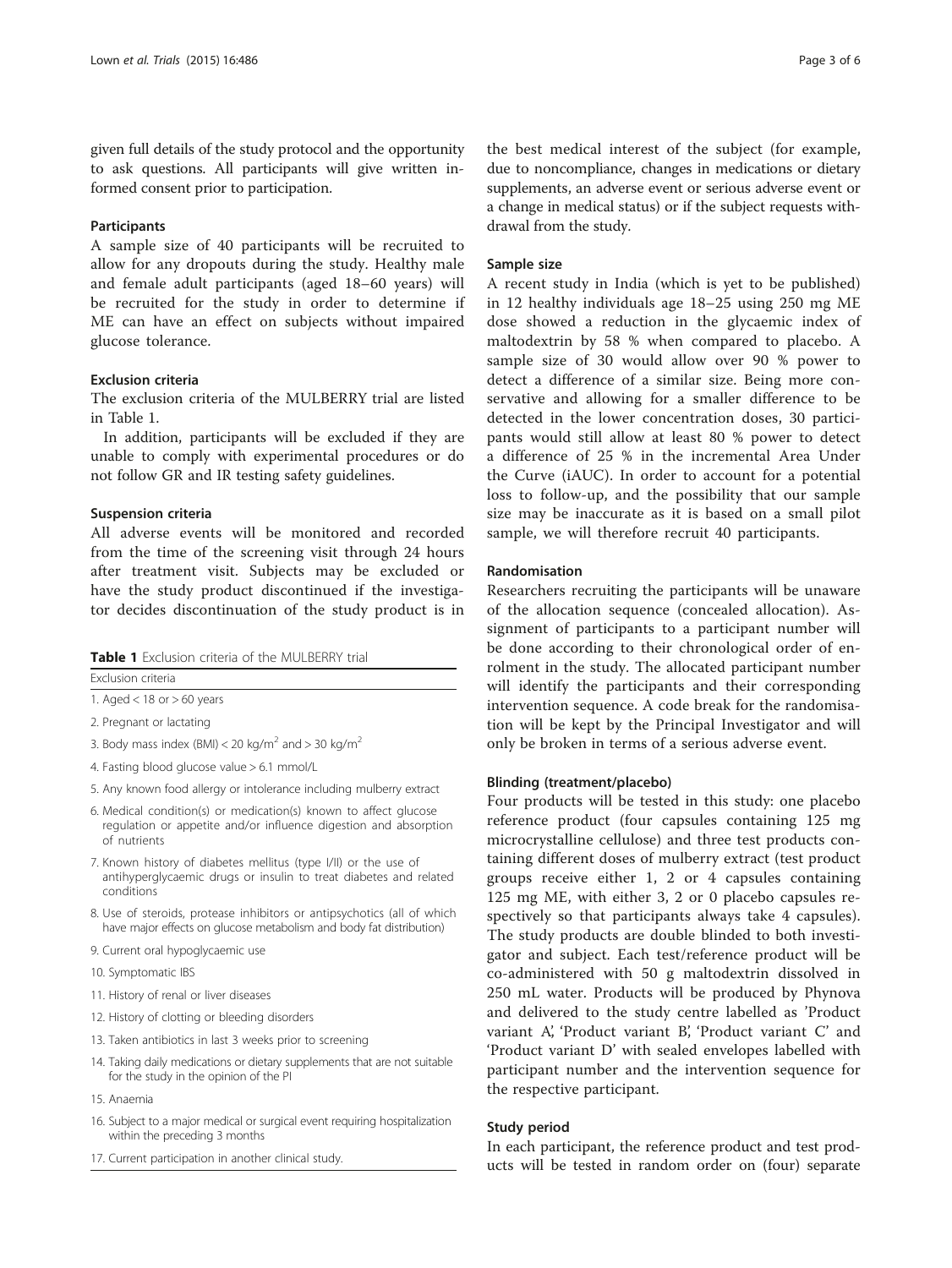## **Outcomes**

Primary outcome:

• iAUC for plasma glucose concentration over 120 minutes.

Secondary outcomes:

- iAUC for plasma insulin concentration over 120 minutes.
- Gastrointestinal tolerability abdominal bloating may be experienced due to reduced carbohydrate absorption. Gastrointestinal symptoms will be measured via questionnaire for 24 hours following each study visit. Subjects will use a five-point scale to rate stool consistency for each bowel movement for 0–24 hours after the study product consumption. The five-point scale includes:  $1 = \text{watery}, 2 = \text{loose/}$ mushy,  $3 = \text{soft}$ ,  $4 = \text{formed}$ ,  $5 = \text{hard}$ . Frequency and intensity will be set to a 10-cm line scale (0 representing 'Absent' for frequency and 'Usual' for intensity; 10 representing 'More than usual' for frequency and 'Severe' for intensity).

## Recruitment

Participants will be recruited following local advertisements, and all participants will be given full details of the study protocol and the opportunity to ask questions. All participants will give written informed consent prior to participation and will be paid £10 per visit, on

Table 2 Summary of MULBERRY trial schedule

|                                                 | Screening visit Visit Visit | 2 | Visit<br>3 | Visit<br>4 |
|-------------------------------------------------|-----------------------------|---|------------|------------|
|                                                 |                             |   |            |            |
| Informed consent                                |                             |   |            |            |
| Demographic info<br>(age, contact details etc.) |                             |   |            |            |
| Medical history                                 |                             |   |            |            |
| Inclusion/exclusion criteria                    |                             |   |            |            |
| Compliance check<br>(fasting, drugs etc.)       |                             |   |            |            |
| Physical exam<br>(BMI, waist circ. etc.)        |                             |   |            |            |
| Consume product/placebo<br>$+$ drink            |                             |   |            |            |
| Finger-prick glucose and<br>insulin testing     |                             |   |            |            |
| GI questionnaire                                |                             |   |            |            |
| Adverse event monitoring                        |                             |   |            |            |

completion of all four visits. This has been determined as an appropriate amount to cover travel costs and the time spent during each visit.

## Procedures/study schedule

The study will be conducted by Good Clinical Practice (GCP) certified researchers. The reference product and test products will be administered to participants in a randomised, repeated measures design. On the day prior to a test, participants will be asked to restrict their intake of alcohol and caffeine-containing drinks and to restrict their participation in intense physical activity (for example, long periods at the gym, excessive swimming, running, aerobics). Participants will also be told not to eat or drink after 10:00 pm the night before a test, although water will be allowed in moderation. Participants will be studied in the morning after an overnight fast. Participants will consume the products at a comfortable pace, within 5 minutes. The reference product and test products will be served with 50 g maltodextrin dissolved in 250 mL water. Participants will remain sedentary during each test session and will not consume any additional food or fluid. Participants will be instructed to record stool consistency for the first bowel movement after their visit and the frequency and intensity of gastrointestinal symptoms for 0–24 hours after the study product consumption.

All anthropometric measures will be taken, using standard methods, in the morning, after an overnight fast.

- Height and weight
- BMI will be calculated using the standard formula: weight  $(kg)/height$  (m<sup>2</sup>)
- Waist and hip circumference

The glycaemic response method used is adapted from that described by Brouns et al. [[22\]](#page-5-0) and is carried out in accordance with the ISO 26642:2010 standards. Blood measurements will be taken at −5 minutes and 0 minute before consumption of the reference product/ test products and the baseline value taken as a mean of these two values. Further blood measurements will be taken at 15, 30, 45, 60, 90 and 120 minutes after starting to eat. Blood glucose will be measured using the Hemo-Cue Glucose 201+ analyser (HemoCue® Ltd). The same time points will be used for determining insulin levels. At each test time point, 300 μL of capillary blood (from finger pricks) will be obtained. Finger pricks will be made using the Unistik 3 single-use lancing device (Owen Mumford, Woodstock, UK) and blood will be collected into chilled Microvette® capillary blood collection tubes treated with dipotassium EDTA (CB 300 K2E; Sarstedt Ltd., Leicester, UK). The Microvette<sup>®</sup> tubes will then be centrifuged and 200 μL of the supernatant plasma obtained. Insulin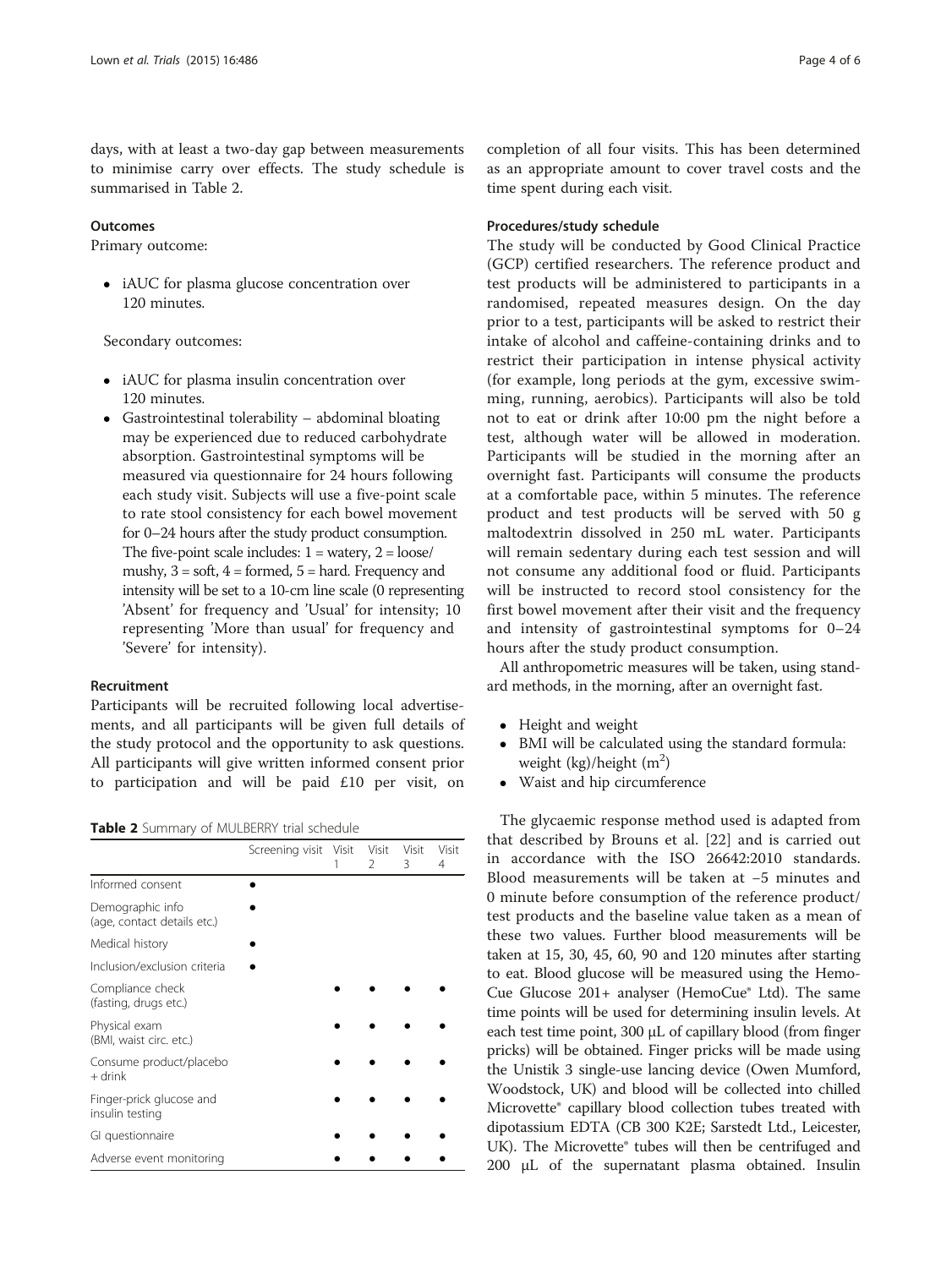<span id="page-4-0"></span>concentrations in the plasma samples will be determined by electrochemiluminescence immunoassay using an automated analyzer (Cobas<sup>®</sup> E411; Roche diagnostics, Burgess Hill, UK). The Cobas® system is a reliable method of plasma insulin determination. The unit of measurement is μU/mL. Sufficient blood is taken to enable two sets of analyses to be performed at every time point, thus greatly reducing the likelihood of missing data.

## Statistical analysis

This is the first rigorous study of IM and should therefore be considered as a pilot study from a statistical perspective. We will calculate the incremental area under the curve for all four study products and compare using repeated measures ANOVA to determine whether there is a statistically significant difference in plasma glucose levels and in secondary outcome measure over the 120-minute period. All models will control for the possible confounding effects of sex and BMI. The presence/absence of gastrointestinal symptoms in the 24 hours following the study visit will be assessed using logistic regression models. We anticipate a low likelihood of missing data (as sufficient blood is taken for a second analysis to be performed if the first analysis fails), and our glucose values will be measured in real time. We anticipate monophasic or biphasic glucose and insulin curve responses and will use a second order interpolation method for missing data, provided that no other data is missing from the two neighbouring time points at either side of a missing data set and that the baseline and end data values are obtained. If the baseline or endpoints are missing or more than one data point within five neighbouring time points, this data set will be deemed unsuitable and will not be included in the analysis.

## **Discussion**

In this paper, we have suggested the clinical trial design of a dietary supplement to reduce glucose excursions without a disproportionate increase in insulin release. This pilot study will influence further work on a larger scale RCT. In this study we aim to confirm the standard dose of IminoNorm that can be consumed with food. In addition, we aim to determine the magnitude of clinical effect and to measure the frequency and intensity of any gastrointestinal side effects. Based on the results, we will aim to design a larger RCT to investigate the protective effect of ME on the development of prediabetes and diabetes in at-risk individuals or the population as a whole. The treatment effect size may be used to determine the sample size of a larger study based on similar studies on the prevention of T2DM. As mentioned previously, ME may also have a positive effect on lipid profiles, and we may decide to include further endpoints in future larger trials. Glucose-lowering agents show ethnic variations; thus, future work should include assessment in more ethnically diverse populations.

## Trial status

We have now finished recruiting and most of the participants have completed all four visits.

#### Abbreviations

ANOVA: analysis of variance; BMI: body mass index; DNJ: 1-deoxynojirimycin; GCP: Good Clinical Practice; GR: glycaemic response; iAUC: integral Area Under the Curve; IR: insulinaemic response; ME: mulberry extract; RCT: randomised controlled trial; T2DM: type 2 diabetes mellitus; TCM: Traditional Chinese medicine; UREC: University Research Ethics **Committee** 

#### Competing interests

The authors are funded by a Technology Strategy Board/Innovate UK grant to undertake this work with Phynova (as the applicant), and our role is solely that of researchers.

## Authors' contributions

RF, AG and GL participated in the initial design of the study. BS participated in the statistical analysis. CB is the chief investigator and contributed to the study design. HL and AF participated in the final review of the protocol, the recruitment of participants and the running of the trial at Oxford Brookes. ML contributed to the protocol and drafted the manuscript. All authors read and approved the final version of the manuscript.

#### Acknowledgements

The work has been funded by a Technology Strategy Board/Innovate UK grant.

#### Author details

<sup>1</sup> Primary Care & Population Sciences, Faculty of Medicine, University of Southampton, Aldermoor Health Centre, Southampton SO16 5ST, UK. <sup>2</sup> Functional Food Centre, Oxford Brooks University, Gipsy Lane Campus, Headington, Oxford OX3 0BP, UK. <sup>3</sup>Phynova Group Ltd, 16 Fenlock Court, Blenheim Office Park, Long Hanborough OX29 8LN, UK. <sup>4</sup>Endocrinology and Metabolism, University of Southampton and University Hospital, Southampton, UK.

## Received: 30 July 2015 Accepted: 2 October 2015 Published online: 28 October 2015

## References

- TeMorenga L, Mallard M, Mann J. Dietary sugars and body weight: systematic review and meta-analyses of randomised controlled trials and cohort studies. BMJ. 2012;346:e7492. doi[:10.1136/bmj.e7492.](http://dx.doi.org/10.1136/bmj.e7492)
- 2. National Institute for Health and Care Excellence. NICE Guideline CG43. Obesity: guidance on the prevention, identification, assessment and management of overweight and obesity in adults and children. December 2006. [https://www.nice.org.uk/guidance/cg43.](https://www.nice.org.uk/guidance/cg43) Accessed 15 July 2015.
- 3. National Institute for Health and Care Excellence. NICE Guideline PH35. Preventing Type 2 diabetes: population and community-level interventions. May 2011. [http://www.nice.org.uk/guidance/ph35.](http://www.nice.org.uk/guidance/ph35) Accessed 15 July 2015.
- National Institute for Health and Care Excellence. NICE Guideline PH 38. Preventing Type 2 diabetes: risk identification and interventions for high risk individuals. July 2012. [http://www.nice.org.uk/guidance/ph38.](http://www.nice.org.uk/guidance/ph38) Accessed 15 July 2015.
- 5. InterAct Consortium, Romaguera D, Norat T, Wark PA, Vergnaud AC, Schulze MB, et al. Consumption of sweet beverages and type 2 diabetes incidence in European adults: results from EPIC-InterAct. Diabetologia. 2013;56(7):1520–30. doi[:10.1007/s00125-013-2899-8.](http://dx.doi.org/10.1007/s00125-013-2899-8)
- 6. Basu S, Yoffe P, Hills N, Lustig RH. The relationship of sugar to population-level diabetes prevalence: an econometric analysis of repeated cross-sectional data. PLoS One. 2013;8(2):e57873. doi[:10.1371/journal.pone.0057873.](http://dx.doi.org/10.1371/journal.pone.0057873)
- 7. Malhotra A, Noakes T, Phinney S. It is time to bust the myth of physical inactivity and obesity: you cannot outrun a bad diet. Br J Sports Med. 2015;49(15):968–8. doi:[10.1136/bjsports-2015-094911.](http://dx.doi.org/10.1136/bjsports-2015-094911)